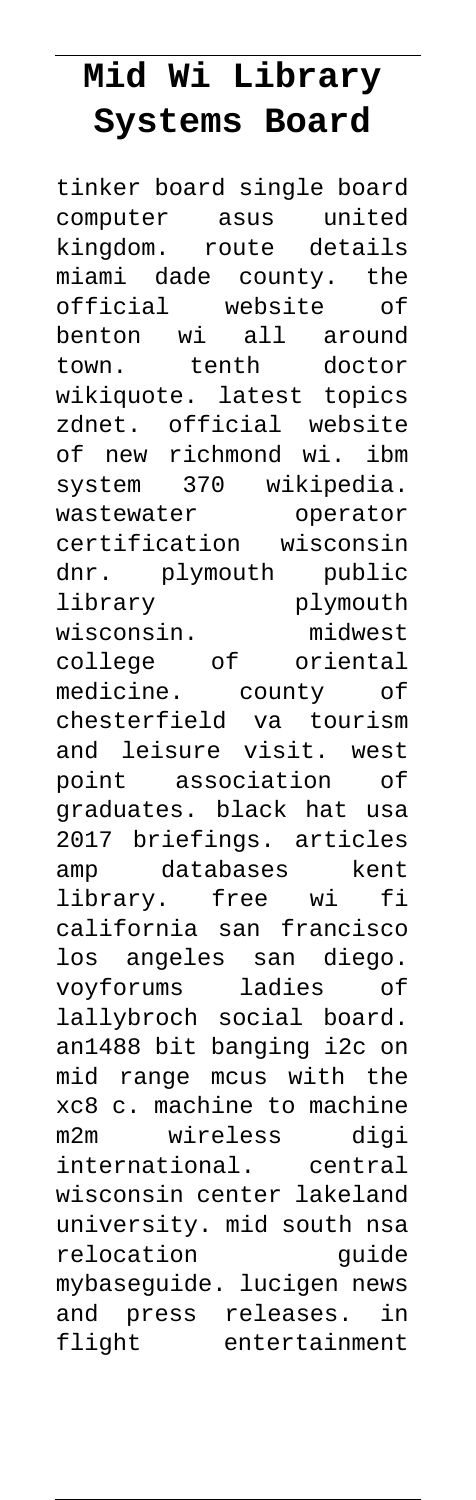wikipedia. careers mid state technical college

## **tinker board single board computer asus united kingdom**

may 9th, 2018 - tinker board is a single board computer sbc in an ultra small form factor that offers class leading performance while leveraging outstanding mechanical compatibility'

'**route details miami dade county** may 8th, 2018 - route 115 mid north beach connection when is the next bus for this route harding 88 st alton road sheridan avenue lincoln washington mt sinai medical center 17 st washington ave'

'**The Official Website of Benton WI All Around Town May 9th, 2018 - Village of Benton Benton WI Official Benton A number of corresponding documents in this section are PDFs that are viewed using Adobe Acrobat Reader That reader may be downloaded free at Adobe Acrobat Reader**'

'**TENTH DOCTOR WIKIQUOTE**

MAY 6TH, 2018 - THIS PAGE IS A COLLECTION OF QUOTATIONS FROM THE ERA OF THE TENTH OFFICIAL INCARNATION OF THE DOCTOR FROM THE BBC SCIENCE FICTION TELEVISION PROGRAMME DOCTOR WHO DURING WHICH THE ROLE OF THE TENTH DOCTOR WAS PLAYED BY DAVID TENNANT WHO PLAYED THE ROLE FROM 2005 TO 2010'

'**Latest Topics ZDNet** May 10th, 2018 - Toll Group ditches SAP for Oracle in AU 400m IT overhaul The logistics firm spoke with ZDNet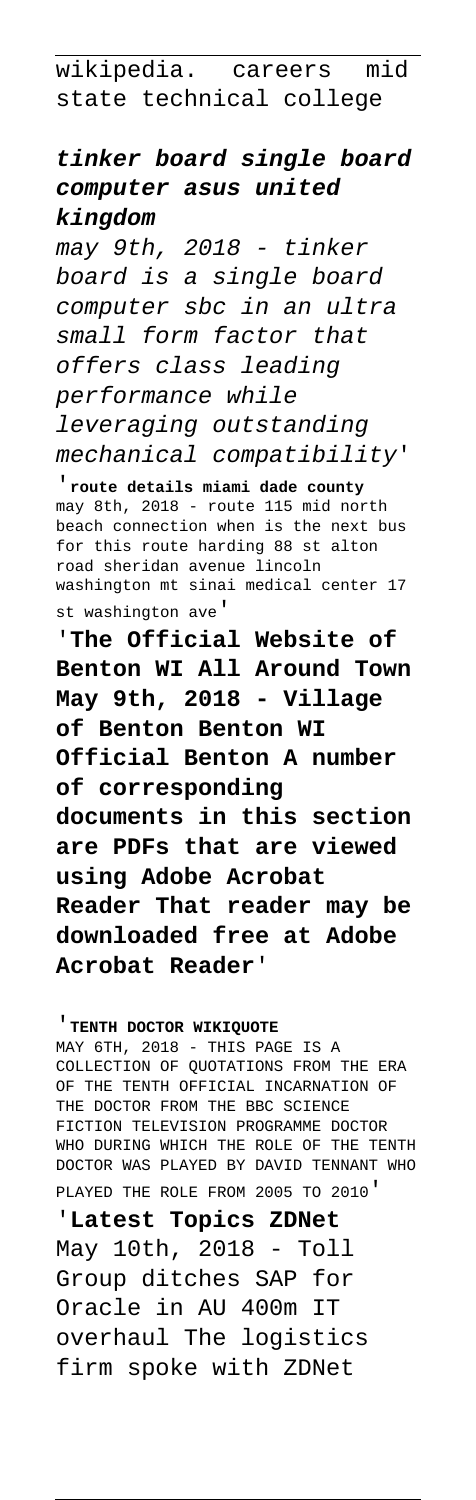about how having the board and senior executives backing IT enabled a digital transformation starting with ERP'

'**official website of new richmond wi may 10th, 2018 - the city of new richmondâ€**<sup>™s</sup> **primary mission is to provide its citizens with reliable efficient and economic public services**'

'**IBM SYSTEM 370 WIKIPEDIA MAY 10TH, 2018 - THE IBM SYSTEM 370 S 370 WAS A MODEL RANGE OF IBM MAINFRAME COMPUTERS ANNOUNCED ON JUNE 30 1970 AS THE SUCCESSORS TO THE SYSTEM 360 FAMILY THE SERIES MOSTLY MAINTAINED BACKWARD COMPATIBILITY WITH THE S 360 ALLOWING AN EASY MIGRATION PATH FOR CUSTOMERS THIS PLUS IMPROVED PERFORMANCE WERE THE DOMINANT THEMES OF THE PRODUCT**

**ANNOUNCEMENT**''**Wastewater operator certification Wisconsin DNR** May 7th, 2018 - Wastewater Operator

Certification and Licensing

Requirements of a certified wastewater

operator in the state of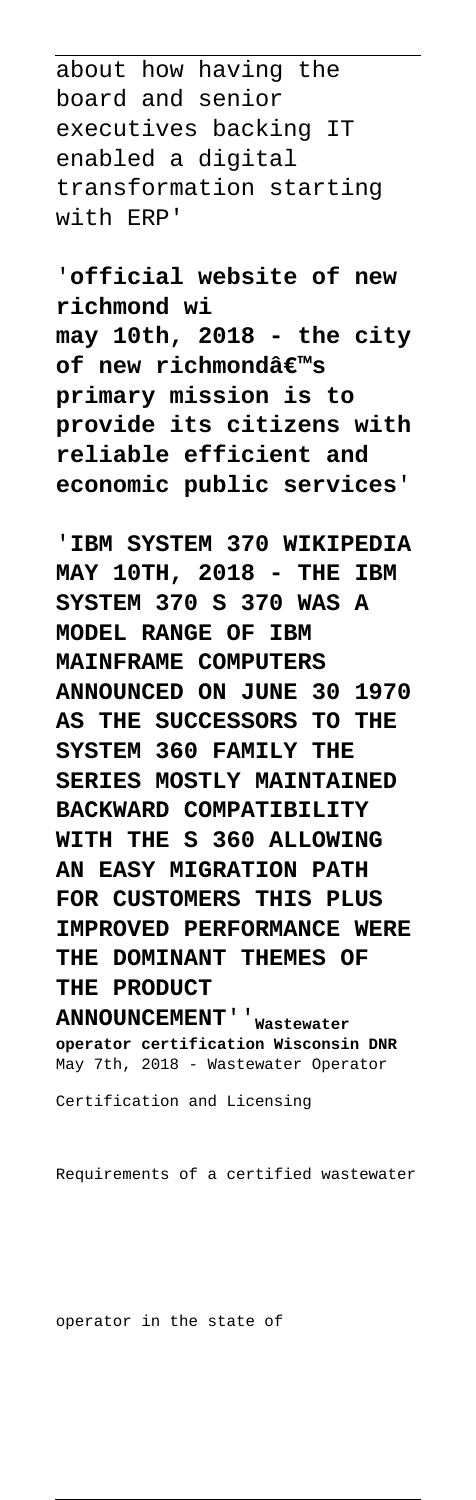**LIBRARY PLYMOUTH WISCONSIN MAY 11TH, 2018 - PLYMOUTH PUBLIC LIBRARY SERVING RESIDENTS IN PLYMOUTH WISCONSIN**' '**Midwest College of**

**Oriental Medicine May 8th, 2018 - Midwest College of Oriental Medicine Official web** site of the college  $\hat{a}\epsilon$ " a **premier college teaching the ancient acupuncture and herbal medicine for modern times using the latest methodologies and hands on experience**'

'**county of chesterfield va tourism and leisure visit may 10th, 2018 - hours 8 30 a m 5 p m monday friday mailing address p o box 40 chesterfield va 23832 0040 street address 9901 lori road chesterfield va 23832**''**WEST POINT ASSOCIATION OF GRADUATES** MAY 10TH, 2018 - WEST POINT AOG CADET NEWS BLOG WEST POINT CADETS IN THE NEWS'

'**black hat usa 2017 briefings** may 10th, 2018 - adventures in attacking wind farm control networks wind farms are becoming a leading source for renewable energy the increased reliance on wind energy makes wind farm control systems attractive targets for attackers'

## '**ARTICLES AMP DATABASES KENT LIBRARY**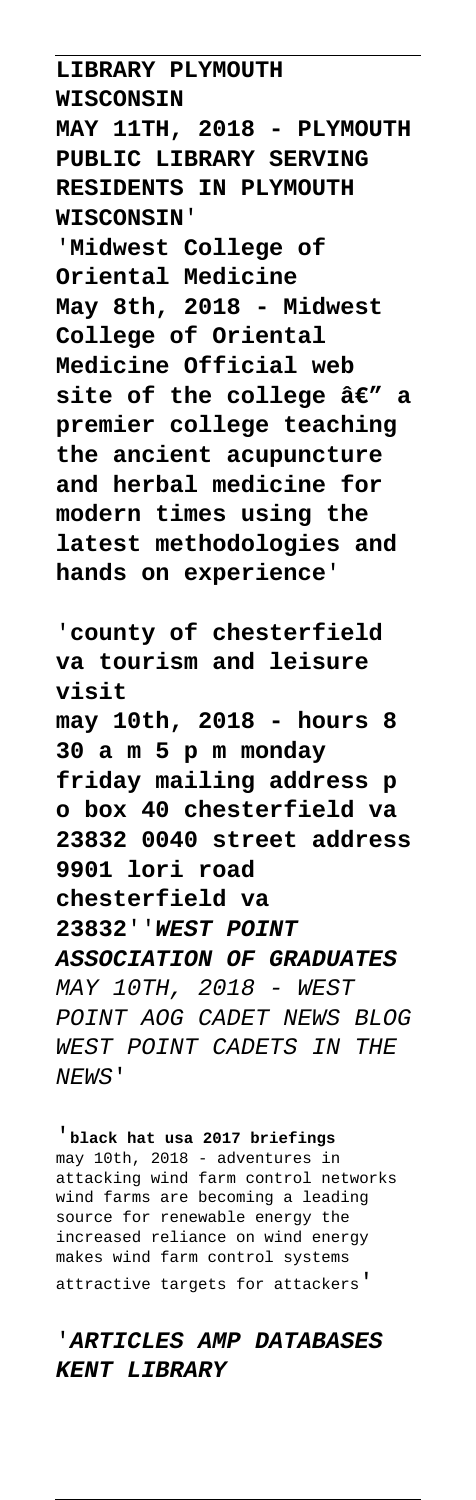MAY 10TH, 2018 DATABASES KENT LIBRARY OFFERS A WIDE VARIETY OF DATABASES TO HELP WITH YOUR RESEARCH IF YOU ARE LOOKING FOR ARTICLES FROM A SPECIFIC FIELD OR DISCIPLE USE THE  $\hat{a} \in \emptyset$ PDATABASES BY  $SUBJECTA \epsilon \bullet LIST'$ 

'**free wi fi california san francisco los angeles san diego** may 11th, 2018 - california county library systems with multiple locations with free wi fi contra costa county libraries with free wi fi 26 peninsula libraries in san mateo county with free access'

'**voyforums ladies of lallybroch social board** may 10th, 2018 - social board this is the social board a place to read the qotd and just hang out new to ladies of lallybroch please introduce yourself and join in'

## '**AN1488 Bit Banging I2C On Mid Range MCUs With The XC8 C**

April 12th, 2018 - AN1488 Bit Banging I2C On Mid Range MCUs With The XC8 C Compiler This Application Note Is Intended To Serve As A Reference For Communicating With Microchip S 24XXXX Series Serial EEPROM Devices Without Relying On A Hardware Serial Port To Handle The I2C Operations'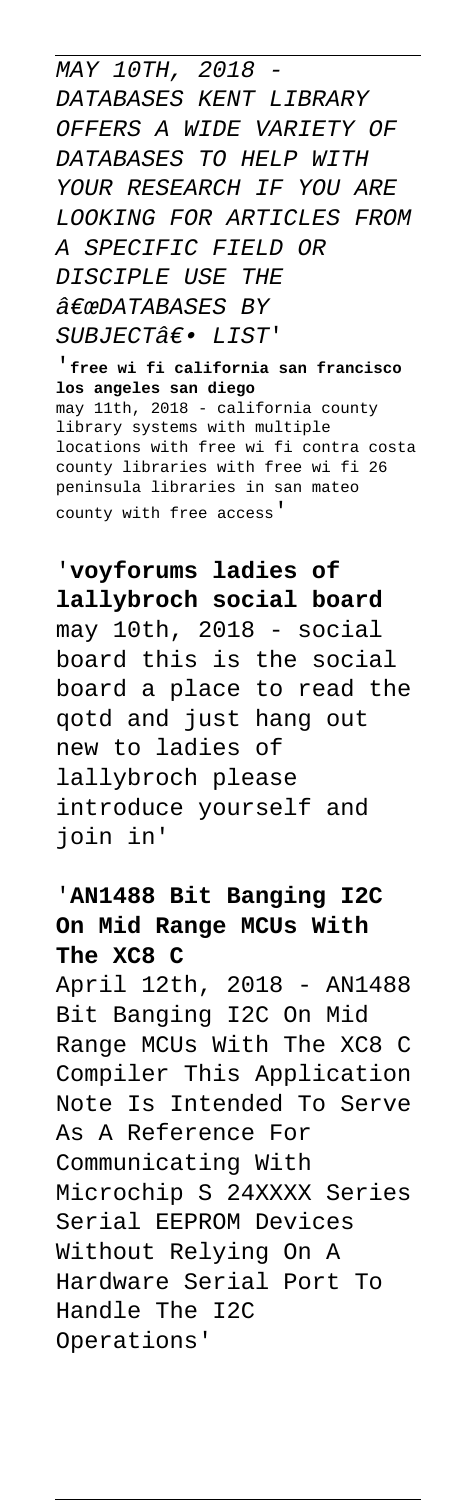'**machine to machine m2m wireless digi international** may 8th, 2018 - digi machine to machine m2m and internet of things iot wireless and wired connectivity products are designed for the most demanding industrial environments''**Central Wisconsin Center Lakeland University** May 9th, 2018 - Central Wisconsin Center Mid State Technical College Wisconsin Rapids500 32nd St N Wisconsin Rapids WI 54494 General 715 422 5583Admissions 715 422''**Mid South Nsa Relocation Guide MyBaseGuide** May 10th, 2018 - mid south nsa Two of America s Favorite Brands In One Convenient Location Family Owned and Operated for over 25 Years Over 1 000 New and Used Cars On over 16 Acres Germantown Road at Hwy 64 Nissan N Germantown 901 255 3800 WolfchaseHonda Rd WolfchaseNissan Honda 15 6StageRd 515 64 6StageRd 515 64 15 901 255 3700 2956 N Germantown Road''**Lucigen news and press releases May 11th, 2018 - News and Press Releases for Lucigen Corporation Webinar Dirty DNA is Okay**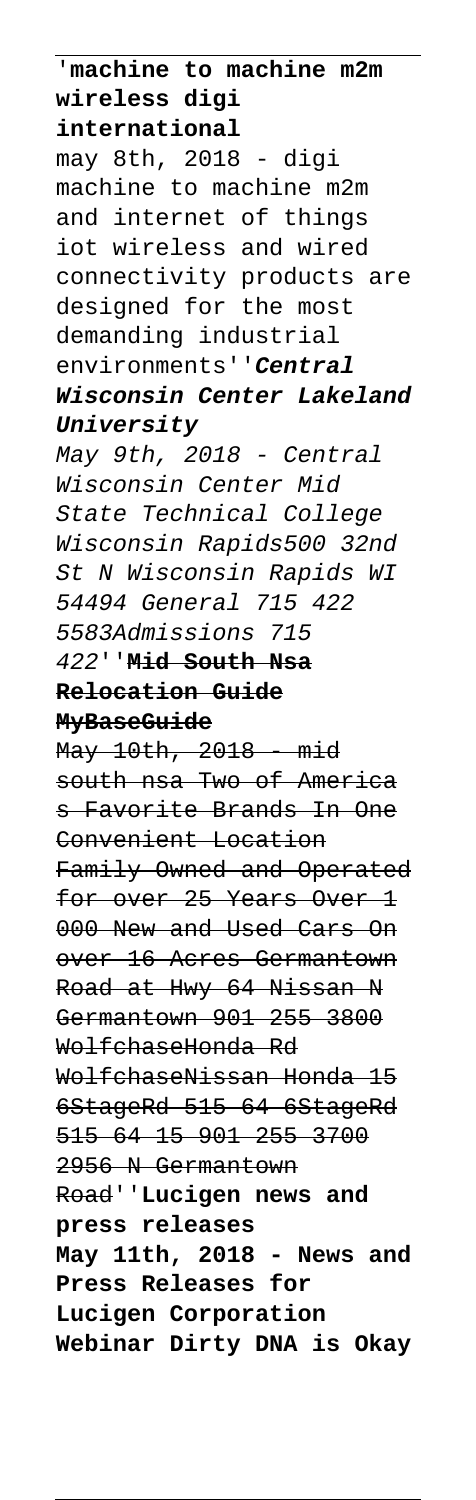**Sometimes January 24 2018** â€<sup>w</sup> Whether you are **confirming genomic alterations in transgenic mice or screening CRISPR edited clones using T71E1 assays sample preparation and PCR analysis can take a lot of time**'

'**In flight entertainment Wikipedia**

May 11th, 2018 - In flight

entertainment IFE refers to the

entertainment available to aircraft

passengers during a flight In 1936 the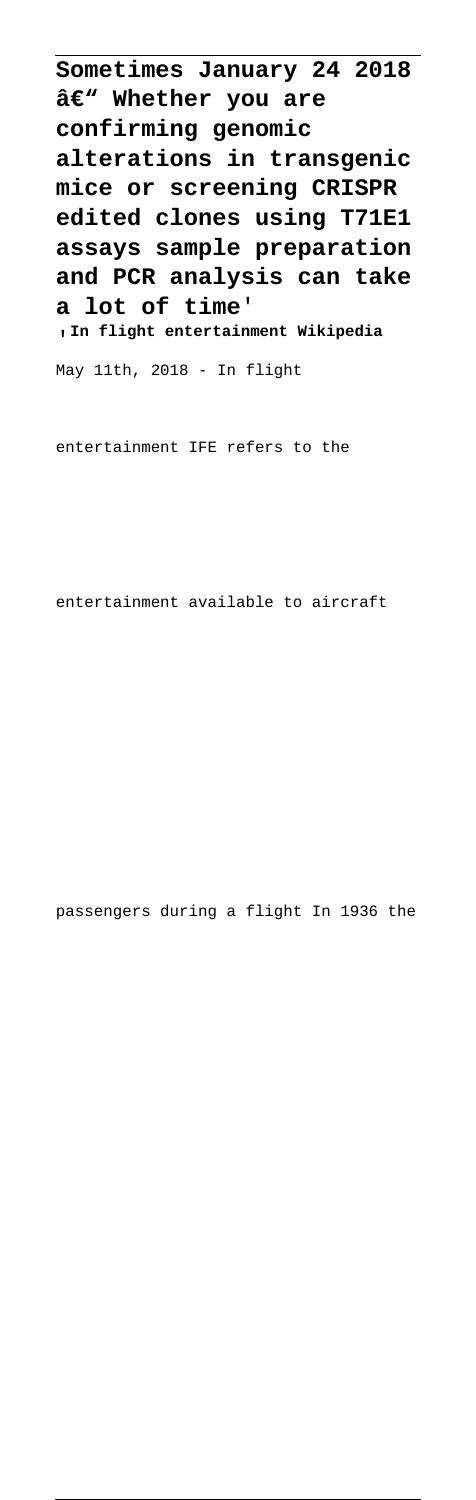a piano lounge dining room smoking room and bar during the 2 1 2 day flight between Europe and America,

'**Careers Mid State Technical College**

May 9th, 2018 - Mid State Technical

College Mid State one of the Wisconsin

Technical College Systemâ€<sup>™</sup>s 16

colleges and a leading provider of

higher education serves the diverse